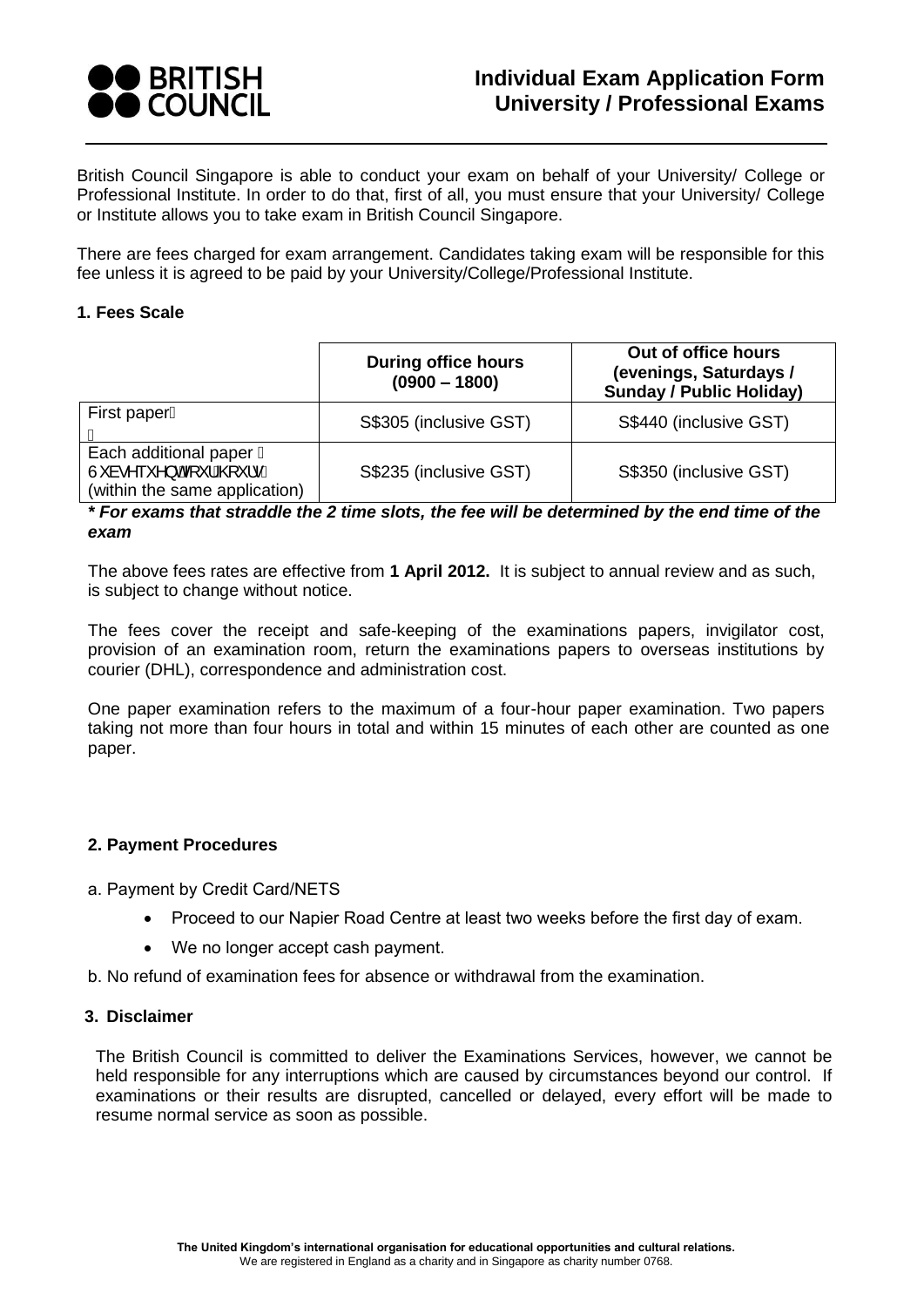

## **1) Personal Details** – all fields are compulsory

| <b>Full Name</b>       | First name | Last name       |
|------------------------|------------|-----------------|
| NRIC / Passport No     |            | Email           |
| <b>Contact Numbers</b> | (mobile)   | (home / office) |
| <b>Postal Address</b>  |            |                 |

## **2) Institution Details** – all fields are compulsory

| <b>Institution Name</b> |            |  |
|-------------------------|------------|--|
| Person to contact       | Department |  |
| Telephone No            | Email      |  |

#### **3) List of subjects(s) for examination**

*If the examination date(s) and time(s) is not yet available, you can still submit this form and contact us as soon as you receive the information.*

| No. of<br>Paper | Date<br>(dd/mm/yy) | Time | No of<br>hours | Subject(s) |
|-----------------|--------------------|------|----------------|------------|
|                 |                    |      |                |            |
| $\overline{2}$  |                    |      |                |            |
| 3               |                    |      |                |            |
| 4               |                    |      |                |            |
| 5               |                    |      |                |            |

#### **4) Declaration**

- I herewith agree to abide the Rules and Regulations of the University and that of the British Council.
- I am aware that fees paid are not refundable.

| Signature of | Date:      |  |
|--------------|------------|--|
| candidate    | (dd/mm/yy) |  |

### **FOR OFFICAL USE ONLY**

| No of paper(s) |            | Total fees S\$ |               |  |
|----------------|------------|----------------|---------------|--|
| Board Code     |            | Date           |               |  |
| Sequence No    | Receipt No |                | Collection by |  |

The British Council believes the all children have potential and every child matters – everywhere in the world. The British Council affirms the position that all children have the right to be protected from all forms of abuse as set out in article 19, UNRC, 1989.